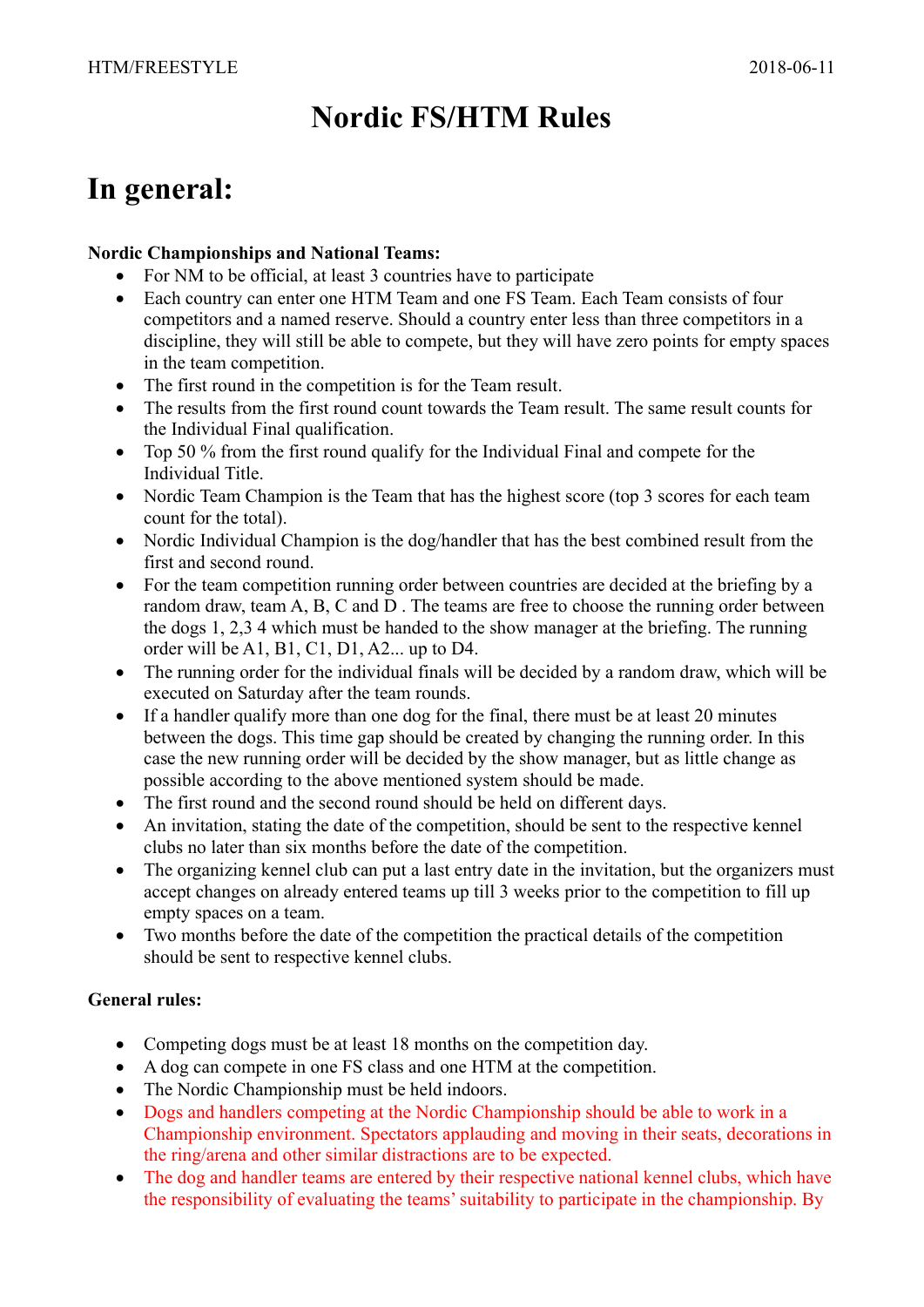naming the team, each national kennel club is responsible for evaluating that the dogs in each team have sufficient experience to handle the environment of a Championship event.

 If the hosting country have a rule that is not covered in the Nordic Championship rules, but will apply to the Nordic Championship held in that country, then it should be mentioned in the invitation. If it has not been mentioned in the invitation and it is not in the Nordic Rules, then it can not be a reason for disqualification or deduction of points. If a participating country feels that a rule mentioned in an invitation conflicts with the Nordic Championship rules, then the country have to raise the issue in the Nordic Kennel Union HTM committee no later than 3 weeks prior to the championship and the committee will make a ruling no later than 10 days prior to the championship.

# Judging:

- The competition will be judged by 3 judges. The judge's points will be added, then divided by 3 – in other words the average points of the 3 judges will be the final score.
- The judge's decision will be final and cannot be appealed.
- At the Nordic Championships the competition will be judged by three judges: one judge from the host country, one judge from another Nordic country and one judge from a non-Nordic country.
- At least one of the judges (including the national judge) should be replaced between the first and second rounds.
- The non-Nordic judge will be appointed head judge. This judge will have the final word when agreement cannot be reached. It is also the head judge's responsibility to decide who wins should the rules on "equal points" not clearly decide a winner.
- In any case of doubt, the head judge will have the final word.
- Results are always calculated to 2 decimal places.

# Heelwork to music:

- If two dogs have equal points in the Heelwork to Music classes, the dog with the highest points in "Presentation" wins.
- If they still have equal points the dog with the highest points in "Degree of Difficulty" wins.
- If they still have equal points, the scoring of the head judge will decide the winner.

# Freestyle:

- If two dogs have equal points in the Freestyle classes, the dog with the highest points in "Presentation" wins.
- If they still have equal points the dog with the highest points in "Music and Interpretation" wins.

If they still have equal points, the scoring of the head judge will decide the winner.

# Competition rules:

- The ring ought to be at least 20 x 20 meters without obstacles.
- The indoor ring should be entirely covered with a non-slip surface.
- Information about ring size must be available to competitors on the entry forms.
- Information on where the judges will be seated must be available to the competitors on the entry forms.
- Before the handler and dog begin their routine, the handler must acknowledge the judges at the table by bowing, curtseying or "nodding". The dog can do a quick trick, but this should not take more than a few seconds to complete.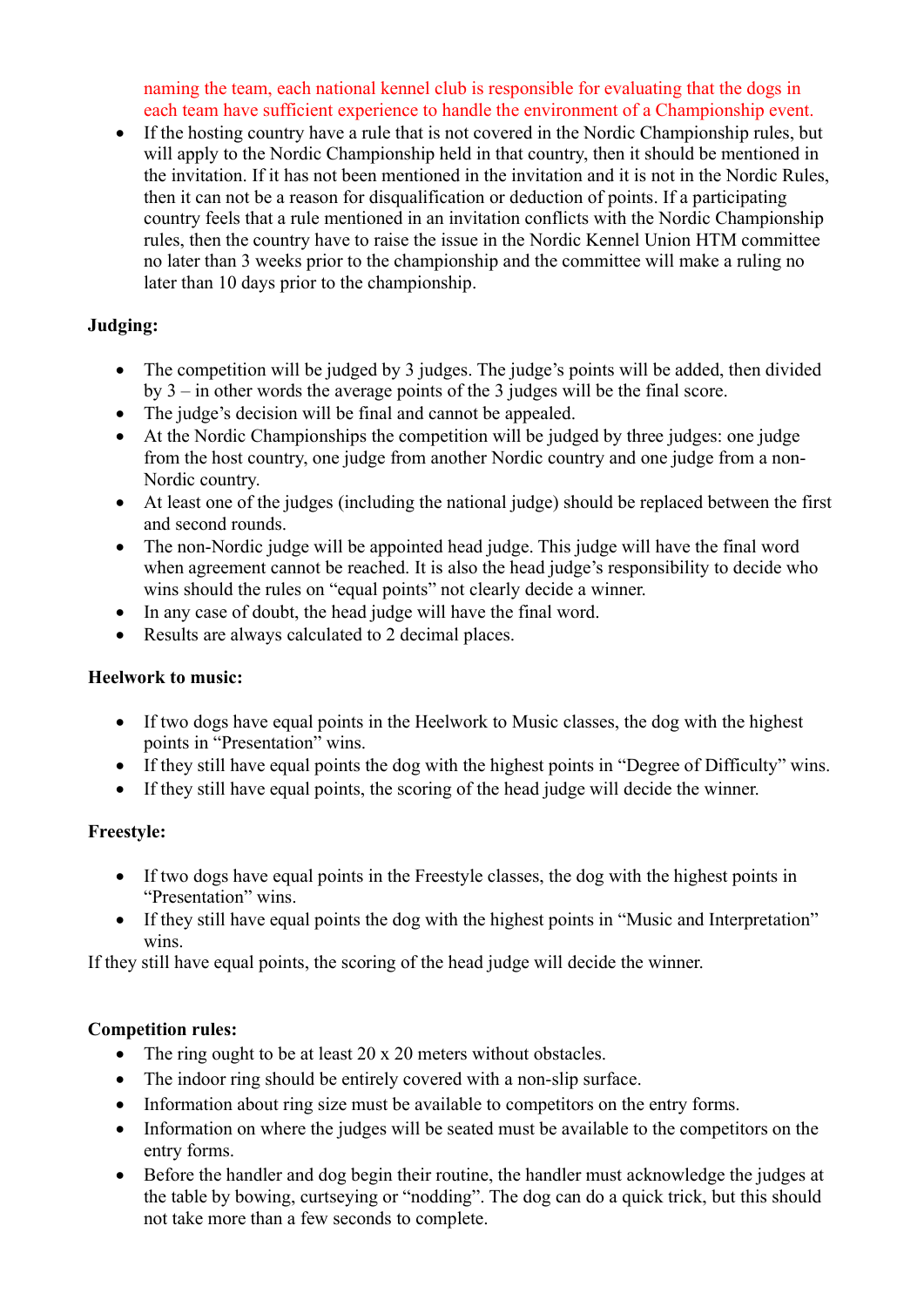- The dog is not allowed to be in costume or fancy dress. A decorated collar, such as a bow or scarf is permitted. If you are in doubt of what is allowed, ask a judge before the class begins.
- The dog must be off lead in the ring.
- No treats (food) or toys allowed in the ring.
- The handler/dog is under competition rules from the moment they enter the ring until the music stops. While the dog is in the ring it needs to be under the handler's control. Both handler and dog leave the ring together.
- No training aids or outside help of any type will be permitted.

## Props:

- Props which fit the music and the choreography of the routine may be brought in the ring and used in the routine.
- The handler must be able to carry/move the prop into the ring.
- Setting up props must be done quickly.

# Bitches in season:

- Bitches in season are allowed to compete but must be kept away from the competition area until all the other classes are completed.
- Bitches in season compete at the end of the competition.
- The organisers must be notified that a bitch is in season before check in for the music closes.

## Music – to avoid errors and misunderstandings regarding the music, the following rules will be adhered to:

- Information about what formats music can be played must be stated on the invitation to the competition. The minimum requirement for a show organiser is that the music can be on a CD.
- If there is more than one piece of music on the CD, the cover must CLEARLY state which music the handler will use.
- If a handler wishes to compete in HTM and Freestyle, the handler must hand in a CD for each discipline (one CD for each routine ).
- If a handler competes with several dogs, a CD for each dog and class must be handed in.
- If the music is longer than the routine, the music will be stopped when the handler signals the routine is completed.
- Information about when music check-in opens and closes must be stated on the invitation to the competition.

# Disqualification – a handler and dog will be disqualified if:

- The dog is on lead in the ring.
- The handler has treats (food) in the ring.
- The handler has a toy in the ring
- The handler practises harsh handling in the ring or in the competition ground.
- The dog relieves itself in the ring.
- The dog is out of control in the ring.
- The dog leaves the ring before the routine is completed.

# If the rules for HTM, Freestyle or the general rules are broken.

# Other faults that will result in point deduction, but not necessarily elimination:

- If the dog barks continuously or for the greater part of the routine. If the barking disturbs the presentation of the routine.
- If the handler physically holds a dog in place, or manipulates the dog to get it to perform a trick or get in a position, but not to be considered as punishment.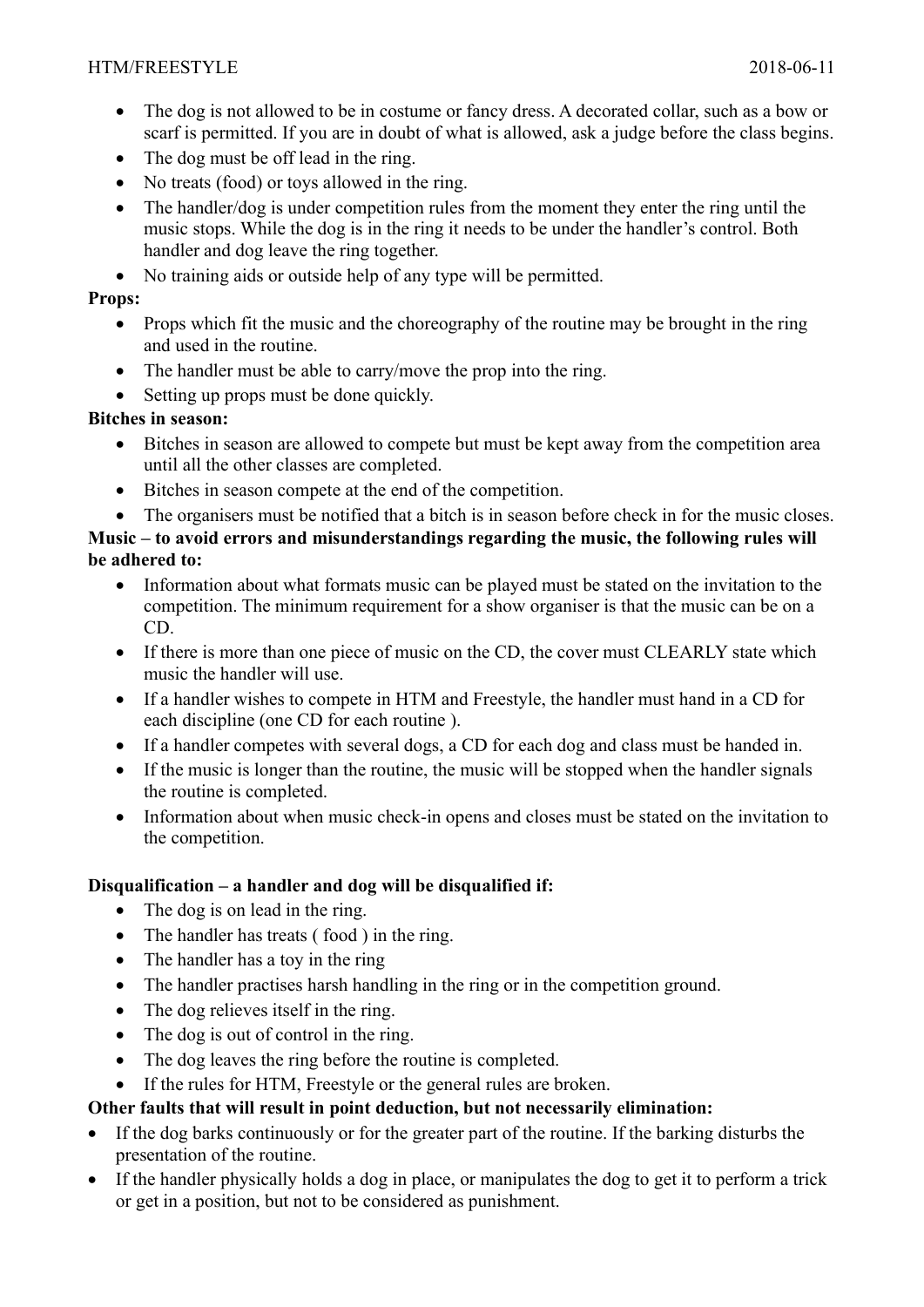## Freestyle:

There is no requirement to heelwork or other specific moves in the freestyle class.

The routine should consist of at least 75% Freestyle.

- The music/routine may not be longer than 4 minutes.
- Tricks are defined as anything that is not heelwork. (For a definition of heelwork, see the rules for HTM).

# HTM:

Heelwork to Music is, as the name suggests, Heelwork to Music".

The routine should consist of at least 75% Heelwork.

- The music/routine may not be longer than 4 minutes.
- The dog must stay within 2 metres of the handler at all times.
- At least 75% of the routine must consist of heelwork.

# Heelwork

The following positions are considered to be heelwork in HTM:

- The dog has his right shoulder parallel with the handler's left leg.
- The dog has his left shoulder parallel with the handler's right leg.
- The dog has his right shoulder parallel with the handler's right leg facing opposite the handler.
- The dog has his left shoulder parallel with the handler's left leg facing opposite the handler.
- Between the handler's legs with both shoulders parallel to the handler's legs.
- The dog is in front of the handler, with his side to the handler. If the dog is facing right the dog's right shoulder should be off the handlers right leg at all times, and vice versa.
- The dog is behind the handler, with his side to the handler. If the dog is facing right the dog's left shoulder should be off the handlers right leg at all times, and vice versa.

These positions must be kept the same in movement – the dog must not jump/bounce or "crab" to keep the position by the handler.

The dog's body should be straight, and parallel to the handler.

The dog must not move in 2 tracks during heelwork, sideways movement is the exception to this rule.

The dog must keep the same distance in relation to the handler in all positions.

The dog must move in the same direction as the handler.

The dog must follow the handler's choice of pace.

# In HTM and FS points are awarded according to:

# Presentation:

Points are given according to the following: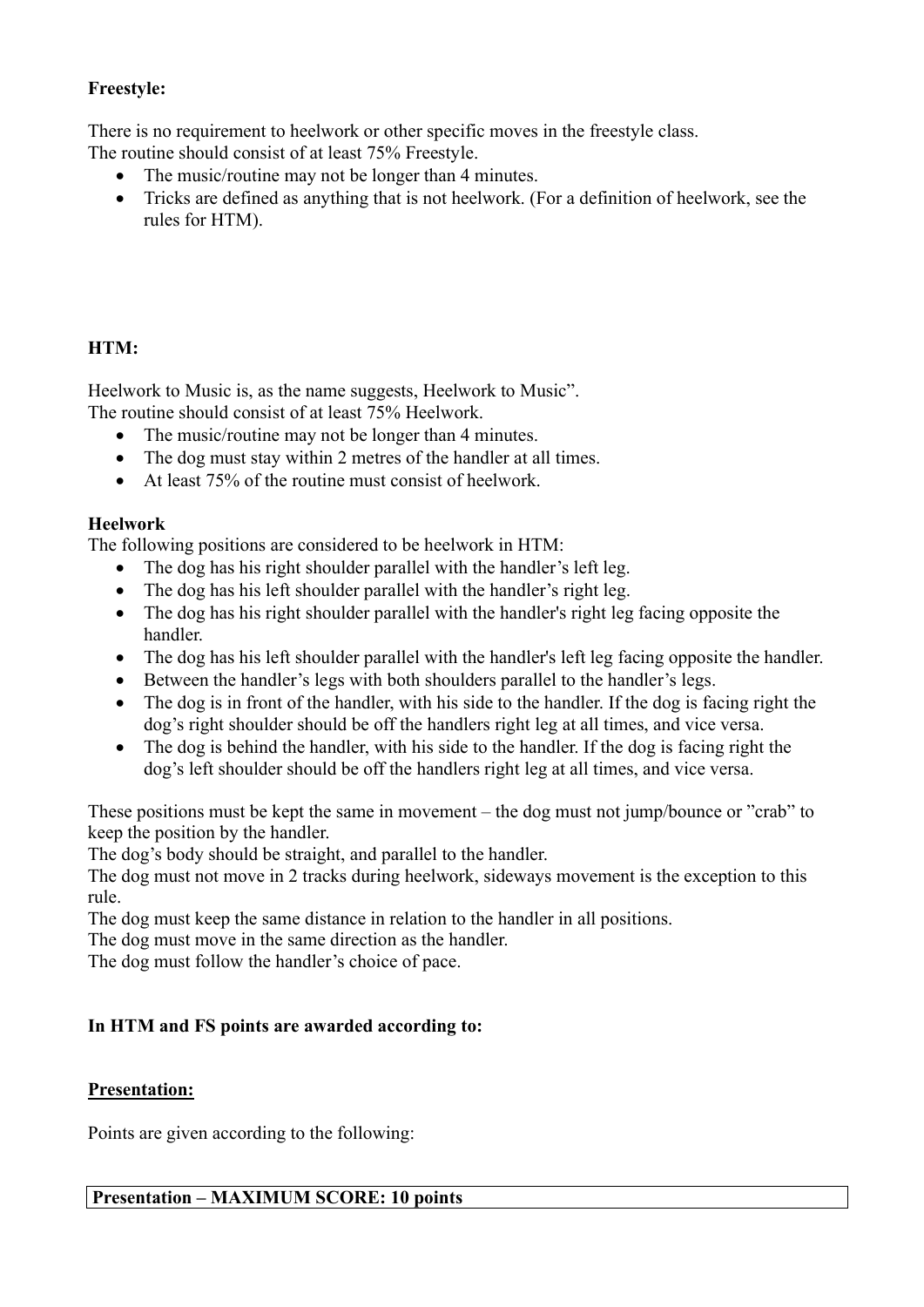## Cooperation and coordination between dog and handler

The routine should clearly demonstrate the dog's and handler's attentiveness to each other – so the coordination/cooperation in the routine is as fluent as possible.

#### Presentation

The routine flows naturally without abrupt breaks/stops, the dog and handler are confident in their performance and know their routine. The handler/dog makes the performance seem easy.

#### **Signals**

The signals between dog/handler are discrete or they are put into the choreography so they do not distract from the routine.

## Focus on the dog

The routine is performed so the focus is on the dog. It is not the handler who should attract attention.

#### Show quality

The team has appeal and performs an excellent routine that appeals to the judges and the audience. The handler's performance is appropriate.

Any other items which may be relevant to the performance and content of the routine.

## Degree of difficulty or technical merit.

## Points are given according to the following:

## Content (Technical Merit) - MAXIMUM SCORE: 10 points

#### Choreography

The choreography is designed so the heelwork and tricks have no abrupt stops but are integrated smoothly – and the routine is made to suit the dog and its movement. The choreography varies so the routine is interesting.

## Degree of difficulty, (for freestyle)

## Amount of tricks

The number of tricks is appropriate – not too many in a short period of time, or to " fill " the time.

# Quality and degree of difficulty, heelwork (for heelwork)

The more precise, difficult and the higher the quality of the heelwork, the higher the points.

## Use of available ring space

Routines should make good use of the available ring space.

Any other items which may be relevant to the content, degree of difficultyand technical merit of the routine.

## Music and interpretation

## Points are given according to the following:

## Music and interpretation – MAXIMUM SCORE : 10 points

## Interpretation of the music

The music is interpreted. Steady/emotional presentation to emotional music – enthusiastic/powerful presentation to music with more power.